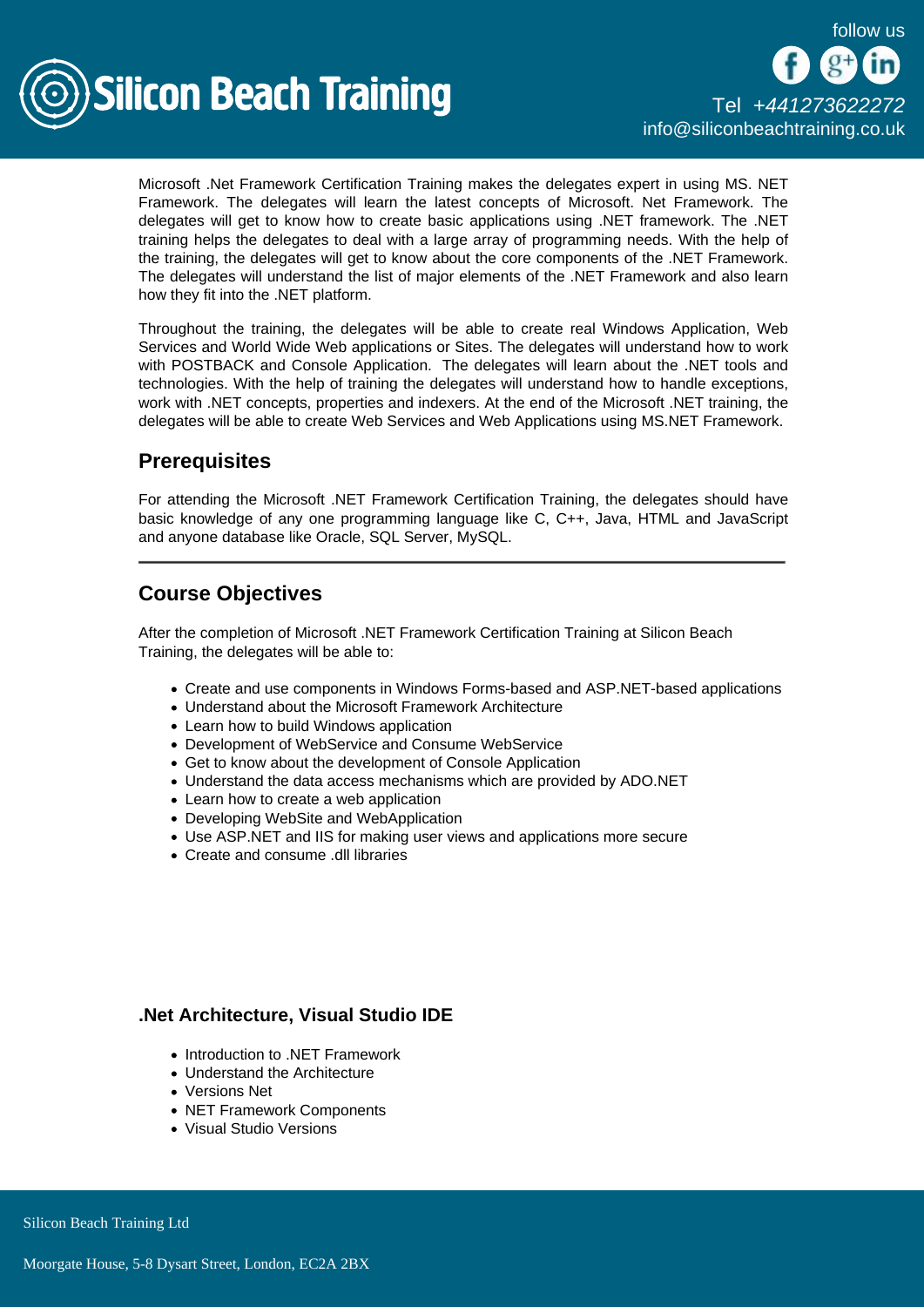# **Silicon Beach Training**

- Installation
- IDE components
- Features of Visual Studio IDE
- Creating Project
- Solution Using Visual Studio IDE and Shortcuts in IDE

#### Introduction to C# .NET and OOPs using C#. NET

- An Overview of the C# language basics
- Importing namespace
- Create Console Application
- Create and implement class, object and method
- Understand about the Polymorphism Inheritance, abstract class, interface and Exception **Handling**

#### Windows Forms using C#. NET

- Visual Studio IDE for Windows Forms
- Creating Windows Forms
- Working with controls like Label, TextBox, Button and RadioButton
- Understand about the CheckBox, ListBox, ComboBox and PicureBox
- Dialog, Timer and Handling Events

### ADO .NET- Data Access from SQL Server

- NET Architecture and ADO.NET Library
- Creating and Establish database connectivity
- Connection vs Disconnection Model
- CRUD operations using Connection Oriented Model with SqlCommand and **SqlDataReader**
- Navigation of data in data objects using Disconnection oriented model with SqlDataAdapter DataSet and DataTable

#### Collections and Assemblies

- Introduction to Collection and Collection API
- Generics and Generic Collection
- Index and Key-Value paired collections and Assembly
- Types of assemblies
- Create Assembly
- Create strong name
- Install Assembly in GAC, Consume class library

## ASP NFT

- NET Specification
- Introduction to Webpage and Website
- Web Application and WebServers
- Introduction to PostBack
- Types of PostBack
- Inpage vs Codebehind

Silicon Beach Training Ltd